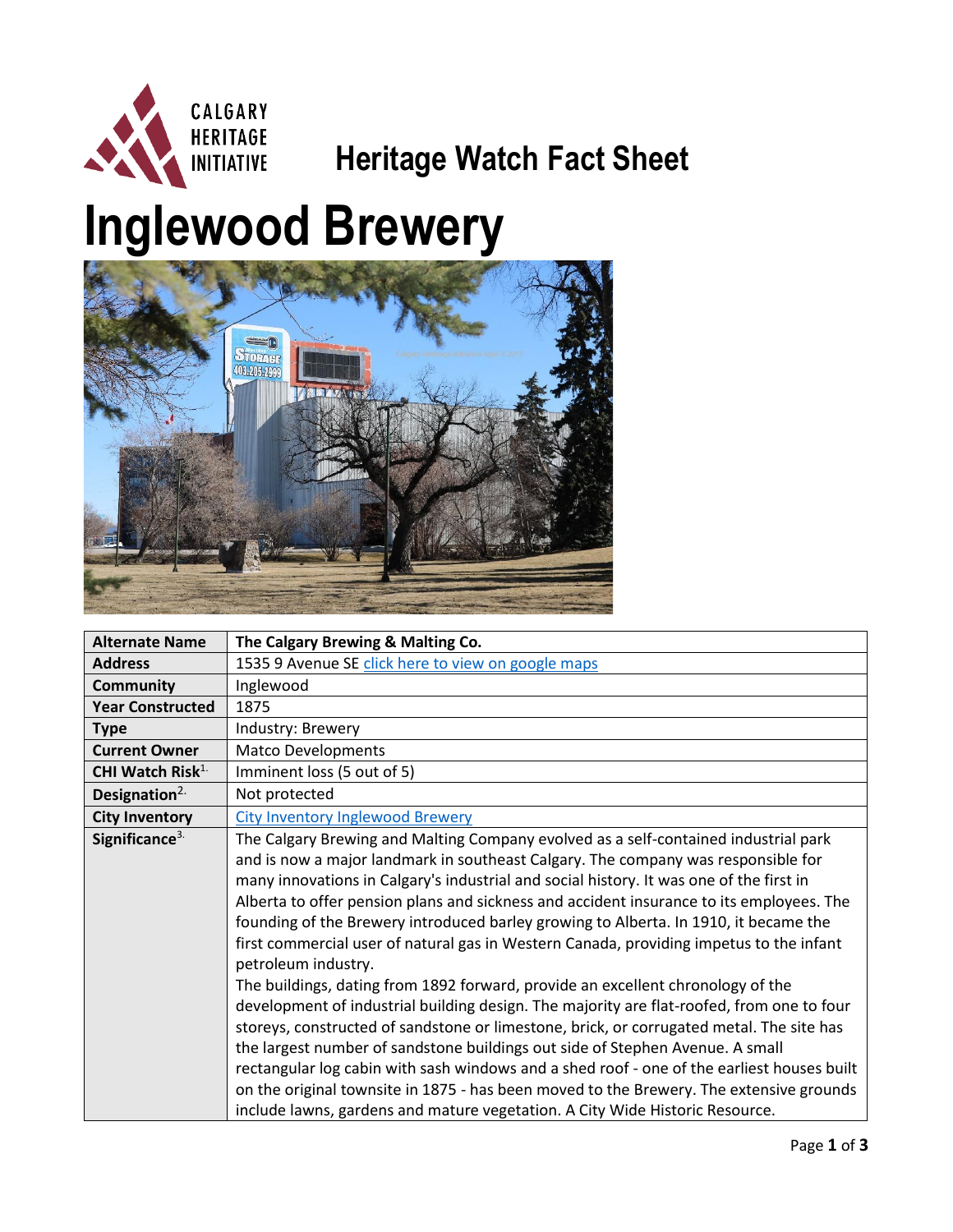| Who <sup>3</sup>        | Founded by A.E. Cross a prominent Calgary entrepreneur and politician (1861-1932).             |
|-------------------------|------------------------------------------------------------------------------------------------|
|                         | Many of Calgary's leading citizens were original shareholders of the company.                  |
| <b>Status</b>           | As of March 2022 Matco Developments has recently submitted a Land Use Redesignation            |
|                         | application with the City of Calgary and hosted two public engagement sessions                 |
|                         | outlining their proposal for the site. As per Matco, in their "Industrial Heritage Precinct"   |
|                         | concept three buildings: the Boiler, Engine Room, & Administration Building will remain        |
|                         | along with a grain silo and the Fish Hatchery Wall. This is in agreement with the              |
|                         | Government of Alberta on which buildings hold historical value. Representatives of             |
|                         | Matco were open to discussion regarding other heritage sites, but noted there would            |
|                         | need to be an interested party willing to renovate and maintain the structures.                |
| <b>CHI's Position</b>   | CHI's position on the development has remained the same. Similar to how a town might           |
| <b>Statement</b>        | have a founding citizen, the brewery is one of Calgary's founding industries which has         |
|                         | had an impact on the lives of Inglewood residents, and Calgarians as a whole, during its       |
|                         | 100 years of operation. Although there have been plans, partially concrete, partially          |
|                         | mentioned in passing, it is CHI's position that they do not involve retention of enough of     |
|                         | the earliest structures. One only has to look East to Toronto's Distillery District to see an  |
|                         | outstanding example of a similar industrial site turned into an award winning mixed use        |
|                         | district which retained every building either in its entirety or significant portions of their |
|                         | structures. Unlike the Distillery District, the brewery has in its core, layers of buildings   |
|                         | which create more difficulty, however as the most recent plans involve demolition of           |
|                         | almost its entirety, save the buildings mentioned above (which have little to do with the      |
|                         | actual process of brewing beer) we feel retention of a 'few' can be improved on.               |
| <b>Upcoming</b>         | Land use redesignation pending approval.                                                       |
| <b>Public Call to</b>   | Please contact your local councilor to voice your concern on the proposed                      |
| <b>Action</b>           | redevelopment plan.                                                                            |
| <b>Related articles</b> | 2022                                                                                           |
|                         | https://www.breweryraillands.com/                                                              |
|                         | 2015 http://calgaryherald.com/news/local-news/province-approves-demolition-of-                 |
|                         | historic-calgary-brewery-buildings                                                             |
|                         | 2015 http://www.avenuecalgary.com/City-Life/What-is-Happening-with-the-Calgary-                |
|                         | Brewery/                                                                                       |
|                         | 2014 http://calgaryherald.com/news/local-news/revelopment-of-historic-inglewood-               |
|                         | brewery-district-to-include-demolition-of-historic-buildings                                   |
| <b>Historic Photos</b>  | Glenbow Western Research Centre Digital Collections (ucalgary.ca)                              |
|                         | Image No: PA-3318-23 (search Calgary Brewing for more)                                         |

Updated: Mar 29/ 2022 SF

## [www.calgaryheritage.org](http://www.calgaryheritage.org/)



© Calgary Heritage Initiative Society, 2017